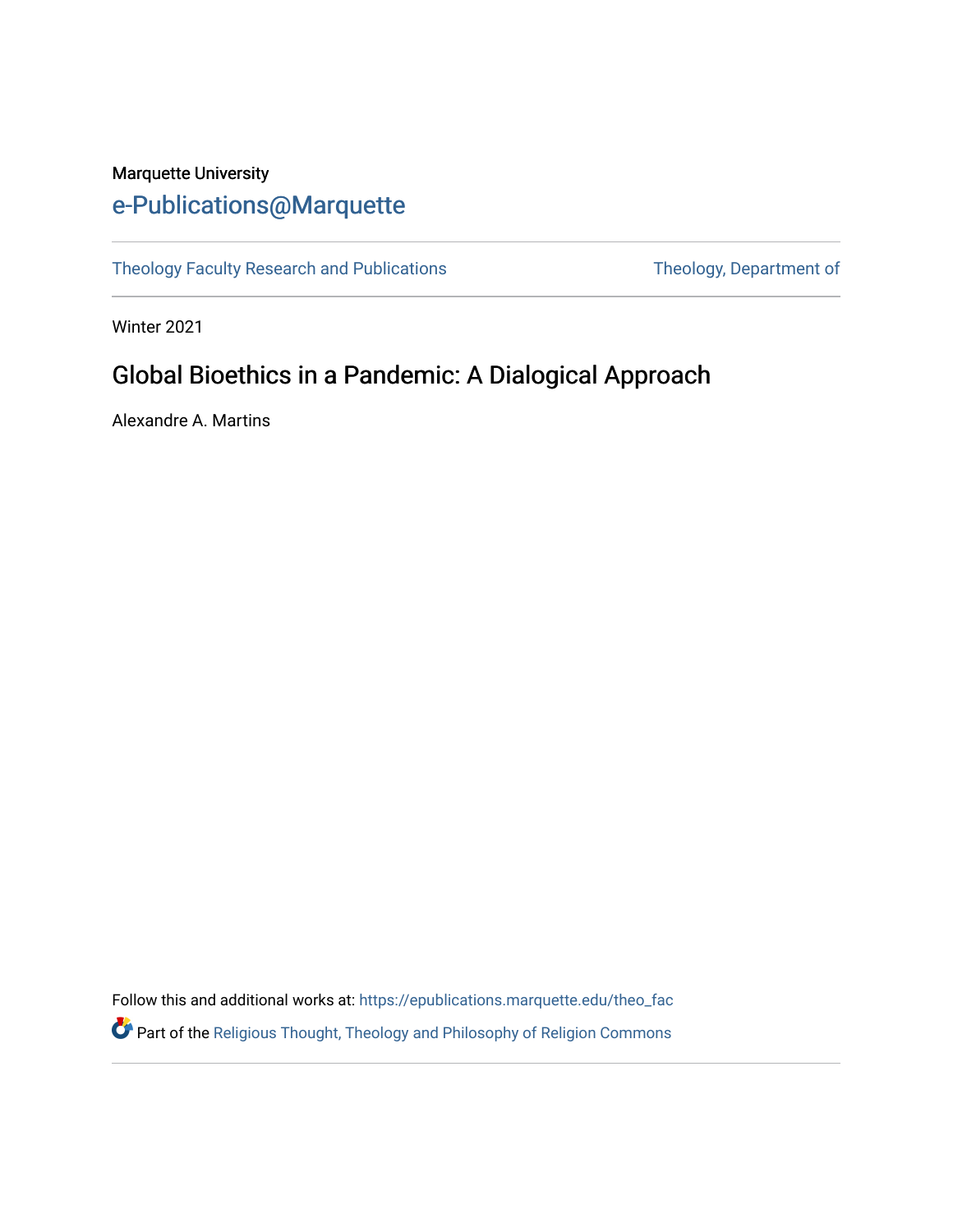## Global Bioethics in a Pandemic: A Dialogical Approach

Alexandre A. Martins, MI, Ph.D.

In this short essay, I present a work in progress of a research project on the COVID-19 pandemic and the ethical issues that this pandemic and the way it has been handled have raised for clinical practices and public health measures.

Many public health departments, medical institutions and health organizations around the world developed bioethical guidelines to help health professionals, administrators and public authorities in their decision-making processes from triages of COVID-19 patients in a context of scarcity to public health strategies to slow the spread of the coronavirus. These guidelines vary a lot from country to country. This makes sense because each country has different cultural and socioeconomic contexts as well as different health systems which require guidelines able to answer how the challenges of this pandemic are presented within the particularity of each country. Sometimes, the strategy must be even more localized to consider the specificity of a particular region within a country. For instance: challenges to address the COVID-19 pandemic in São Paulo City with 11 million people and in a community in the Amazon region are not the same, although both areas in Brazil are covered by the same public health system. The USA has

similar challenges, such as differences between rural and urban areas and the health care resources available for them.

Although bioethical guidelines and protocols for clinical practices and public health measures vary significantly from region to region, I have noticed that these guidelines have been developed by health professionals and leaders from the perspective of where they are located. This is justified considering the urgency for guidelines and support that a pandemic demands. However, most of these bioethical protocols did not include voices from communities, especially from those who use health care services and are likely to need them in case of being infected by the coronavirus. The same criticism applies to public health measures that did not include the voices of those at the bottom, especially representatives of marginalized groups, such as Blacks, immigrants, indigenous persons, and the poor, who were disproportionally impacted by the pandemic. In Brazil and the USA, these communities suffer more with infections, hospitalizations and deaths. In addition, they are more impacted by the socioeconomic consequences of the COVID-19 pandemic, such as unemployment, housing eviction and hunger.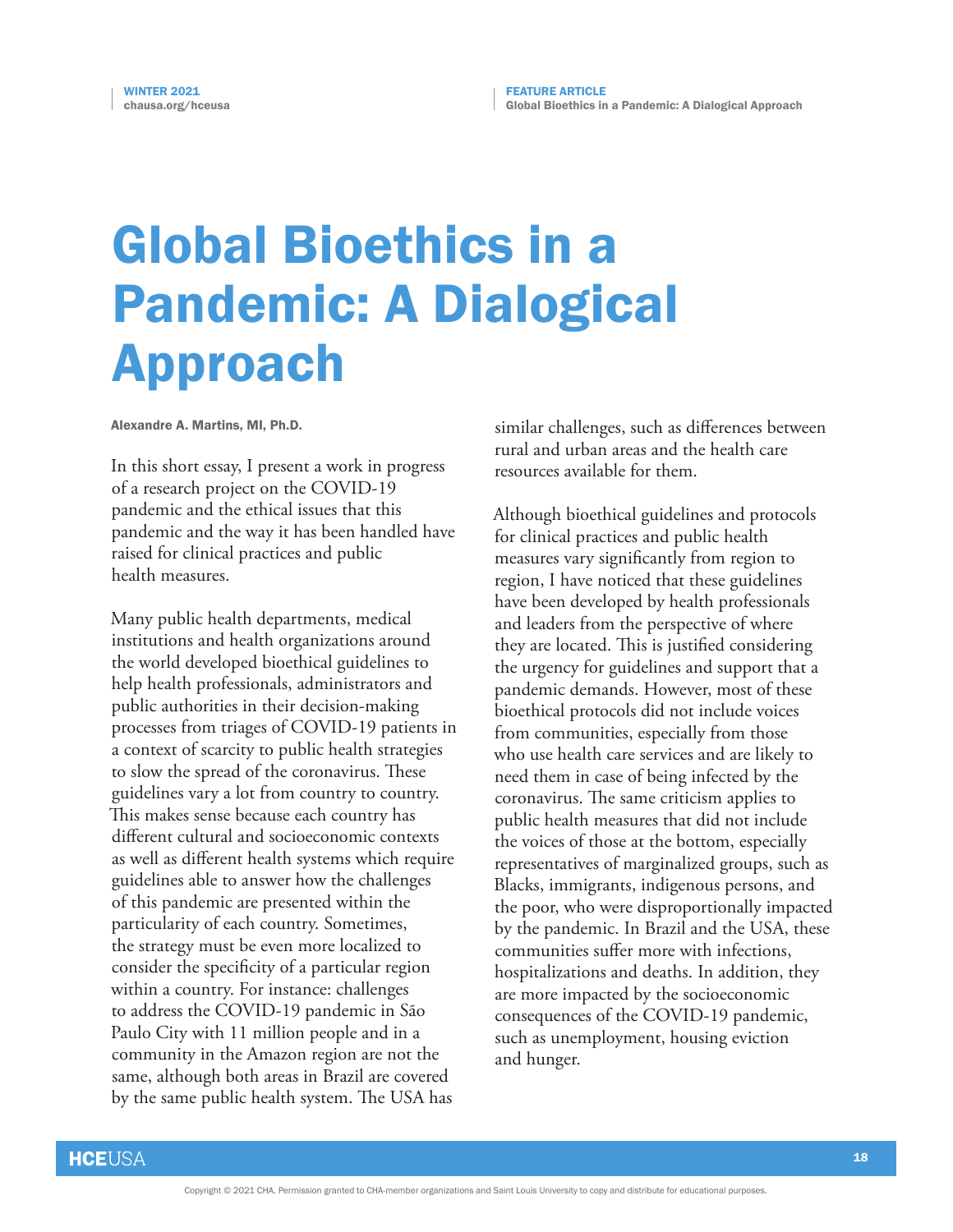At the beginning of the pandemic, the context of urgency justified a top-down approach to develop guidelines to address the ethical challenges raised by COVID-19. However, time has passed and it is important to assess and improve these bioethical protocols. Today, we know more about the coronavirus and COVID-19. We know more about what worked and what didn't work. And we know that the challenges created by this pandemic do not impact all people in the same way. We are not all in this together as many of us said in March and April of 2020. An apt metaphor now is: We are all in the same ocean, but while some people are in luxurious boats and yachts, others are in rafts, clinging to a piece of wood while being hit by aggressive waves. Socioeconomic injustices and health disparities that were part of the U.S. and Brazilian societies before the coronavirus outbreak have been crucial in determining the fate of marginalized communities in the middle of the COVID-19 pandemic.

At this point in the pandemic, there is no justification not to include or consider the voices and experiences of marginalized communities in assessing and developing new bioethical guidelines for clinical practice and public health measures for COVID-19 patients along with strategies for resource allocation, mitigation of the spread, and vaccine distribution. Including these voices is an ethical imperative for Catholic health institutions that is rooted in Catholic social principles, such as preferential option for the poor and subsidiarity. These are all highlighted by Pope Francis as essential ethical guides to help us address this pandemic with a "shared passion to create a community of belonging and solidarity" (*Fratelli tutti*, no. 36).

Considering the bioethical challenges raised by the COVID-19 pandemic in clinical practice and in public health and the need to assess ethical protocols and guidelines developed to help address these challenges, this research is seeking to listen to voices of representatives of marginalized communities who have had a significant experience with COVID-19. These include persons who were infected and hospitalized, had a relative who was hospitalized or died, or who lost a job and socioeconomic status due to public health measures to mitigate the spread of the virus.

In numerous documents, texts and speeches, Pope Francis affirmed that we need to go the periphery of the world where the poor, the marginalized, and the most vulnerable are. In the periphery, we must have an encounter with those who are suffering in their reality, listen to them, and be open to learning from them. Although not official, this suggests the possibility of a potential new Catholic social principle: the principle of listening and learning from the other in an experience of encounter in the edges of existence.

In his recent encyclical, Francis affirms: "The ability to sit down and listen to others, typical of interpersonal encounters, is paradigmatic of the welcoming attitude shown by those who transcend narcissism and accept others, caring for them and welcoming them into their lives" (*Fratelli tutti,* no. 48). Moreover, the privileged place of encounter is the periphery, according to Pope Francis in last book *Let Us Dream: The Path to a Better Future*: "You have to go the edges of existence if you want to see the world as it is. I've always thought that the world looks clear from the periphery, but in these last seven years as Pope, it has really hit home. You